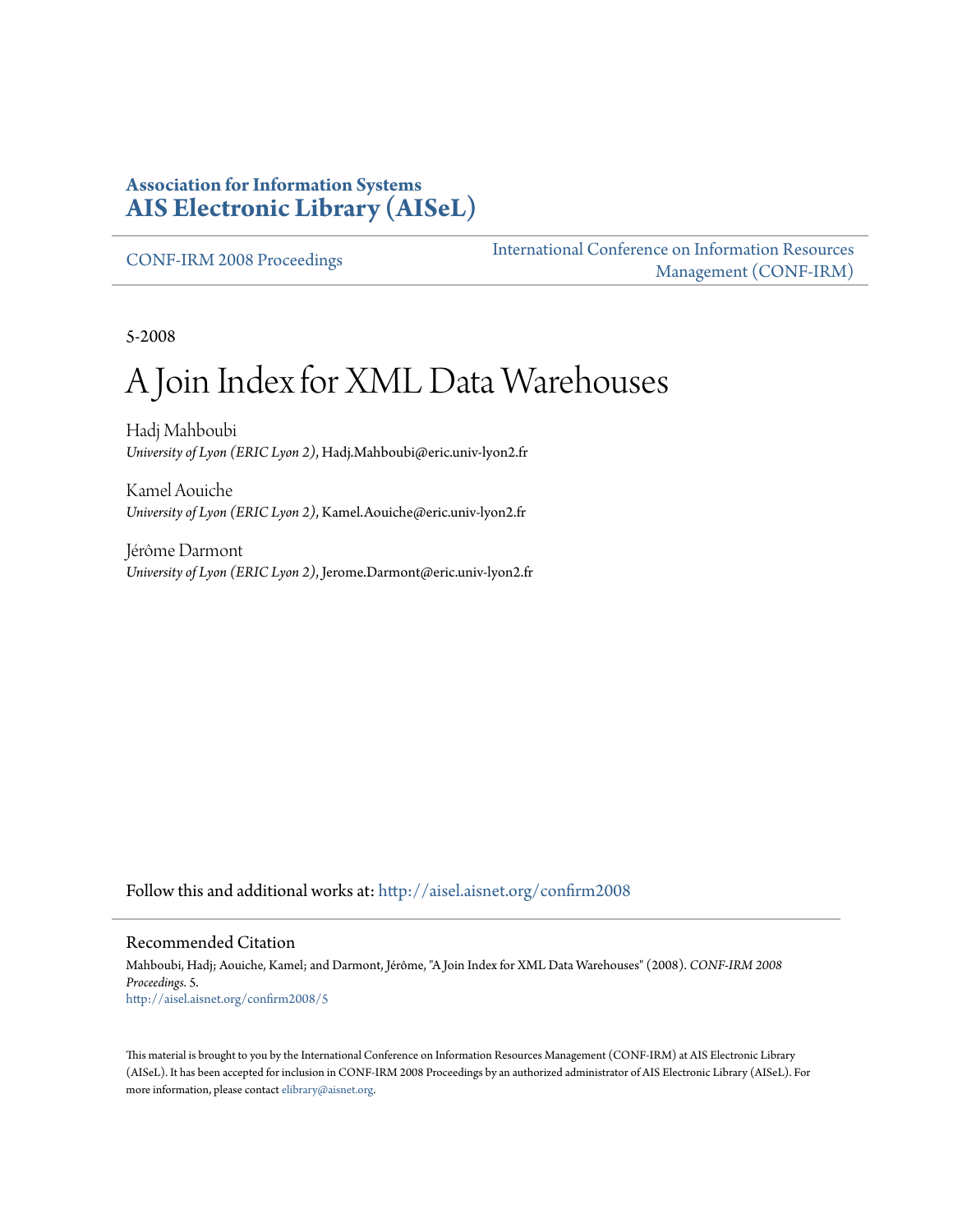# **5F. A Join Index for XML Data Warehouses**

Hadj Mahboubi Kamel Aouiche Jérôme Darmont

University of Lyon (ERIC Lyon 2) {first-name.last-name}@eric.univ-lyon2.fr

#### *Abstract*

XML data warehouses form an interesting basis for decision-support applications that exploit complex data. However, native-XML database management systems (DBMSs) currently bear limited performances and it is necessary to research for ways to optimize them. In this paper, we propose a new join index that is specifically adapted to the multidimensional architecture of XML warehouses. It eliminates join operations while preserving the information contained in the original warehouse. A theoretical study and experimental results demonstrate the efficiency of our join index. They also show that native XML DBMSs can compete with XML-compatible, relational DBMSs when warehousing and analyzing XML data.

#### *Keywords*

XML data warehouses, performance, XML join index, XQuery.

### **1. Introduction**

Decision-support applications nowadays exploit heterogeneous data from various sources. Furthermore, the development of the Web 2.0 and the proliferation of multimedia documents contributed to the analysis of data are not only numerical or symbolic. These so-called *complex data* may indeed fall in several of the following categories (Darmont et al. 2005): data represented in various formats (databases, texts, images, sounds, videos...); diversely structured data (relational databases, XML document repositories...); data originating from several different sources (distributed databases, the Web...); data described through several channels or points of view (radiographies and audio diagnosis of a physician, data expressed in different scales or languages...); data that change in terms of definition or value (temporal databases, periodical surveys...). For example, analyzing medical data may lead to exploit jointly information under various forms: patient records (classical database), medical history (text), radiographies, echographs (multimedia documents), physician diagnoses (texts or audio recordings), etc.

In this context, XML proves a very interesting tool in the process of integrating and warehousing complex data for analysis (Darmont et al. 2003). However, decision-support queries are generally complex because they involve several join and aggregation operations. In addition, many native XML database management systems (DBMSs) present relatively poor performances when data volume is very large and queries are complex. Thus, it is crucial to design XML data warehouses that guarantee the best performance when accessing data. Indexing is one of the most frequently used techniques to achieve this goal.

Several solutions have been proposed for XML data indexing in the literature. However, the existing techniques support single labeled path expressions within one XML document. A path expression helps explore an XML document and extract a specific node (element) or sub-tree (sub-document). It cannot perform a join operation over several XML documents. In the context of XML data warehouses, decision-support queries are complex and involve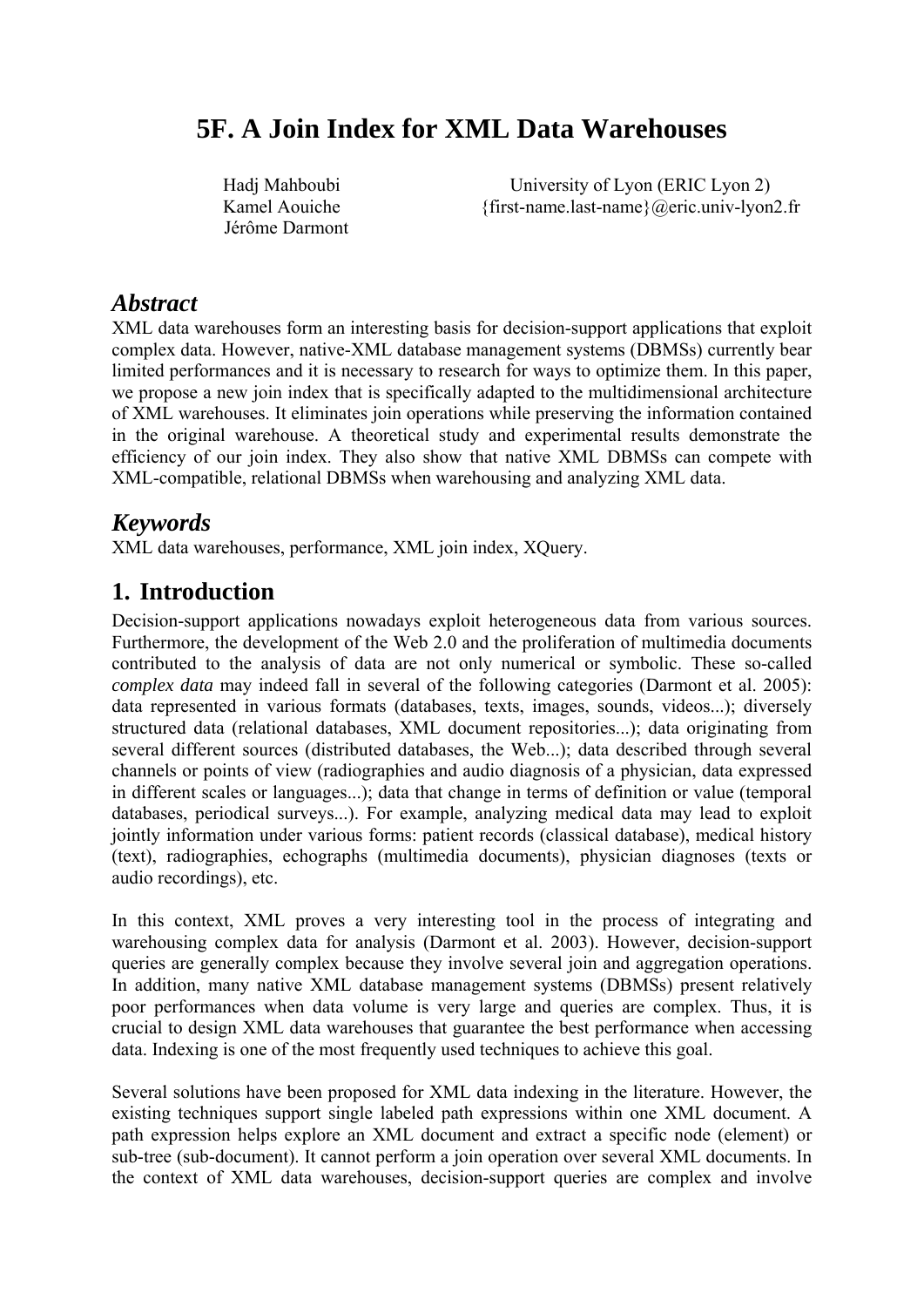several path expressions. Data are also generally distributed into several XML documents due to their large volume. Hence, XML queries should use specific indices to navigate these documents.

In this paper, we propose a new join index structure that is specifically adapted to multidimensional XML data warehouses. This structure is able to maintain a star schema of several XML documents and to preserve the information contained in these documents. It is actually a join index that ensures a faster execution of XQuery decision-support queries by eliminating join costs.

We theoretically and experimentally demonstrate that the use of our index significantly reduces the execution time of XQuery decision-support queries expressed on a data warehouse. In addition, our experiments show that, in our context, XML native DBMSs are competitive with relational, XML-compatible DBMSs.

The remainder of this paper is organized as follows. We first present the state of the art on XML indexing in Section 2. Then, we outline the context of this study in Section 3. We detail our join index structure in Section 4. In order to validate our proposal, we present a theoretical study in Section 5 and some experimental results in Section 6. Finally, we conclude the paper and discuss research perspectives in Section 7.

# **2. Related work**

In this section, we assume that an XML document is defined as a labeled graph whose nodes represent document elements or attributes, and edges represent the element-subelement (or parent-child) relationship. Edges are labeled with element or attribute names.

Several studies address the issue of XML data indexing (Goldman & Widom 1997; Milo & Suciu, 1999; Cooper et al. 2001; Chung et al. 2002). They are more particularly devoted to optimize XML path expressions. Generally, they propose the creation of a schema or model (data structure) for XML data indexing. In practice, the index is a new XML document that is accessed instead of the original document.

The data guide is a summary structure for semi-structured and XML data (Goldman & Widom 1997). This index' structure describes by one single label all the nodes whose labels (names) are identical. The definition of the data guide is based on targeted path sets, i.e., the nodes that are reached by traversing this path.

The 1-index clusters nodes that share the same path in the XML data graph (Milo & Suciu 1999). This process is performed through a bi-simulation relationship. A 1-index is normally smaller than the initial data graph and thereby facilitates query evaluation. To operate a selection of labels or a path expression, a hash table or a B-tree structure is used to index graph labels.

The data guide and the 1-index code all the paths from the root node. The size of such summary structures or indices may be large, even larger than the original XML document when XML data are represented as graphs (cyclic XML document). This problem causes degradation in query performance. The A(k)-index, a variant of the 1-index, was proposed to overcome these shortcomings (Kaushik et al. 2002). It is based on the notion of kdissimilarity and builds an approximate index to reduce the size of the index graph. An A(k) index can retrieve, without referring to the data graph, path expressions of length of at most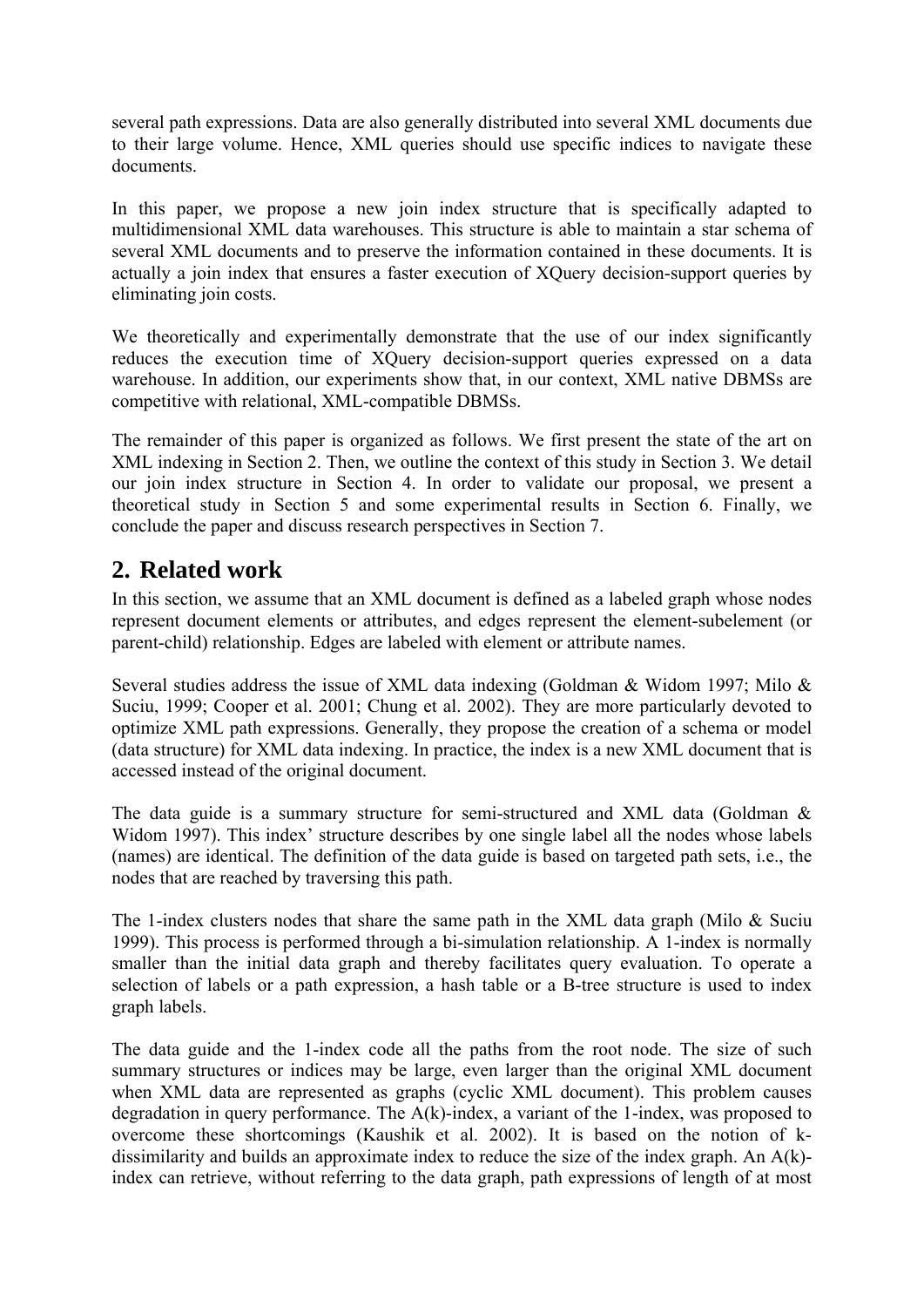k, where k controls the resolution of the index and influences its size in a proportional manner. For large values of k, index size may become very large and this approach suffers from the same issues than the 1-index. For small values of k, the size of the index is substantially smaller, but it cannot handle long path expressions.

To accommodate path expressions of various lengths, without unnecessarily increasing the size of the whole index, the D(k)-index assigns different values of k to different index nodes (Qun et al. 2003). These values conform to a given set of frequently-used path expressions (FUPs). Large values of k are assigned to parts of the index corresponding to parts of the data graph targeted by long path expressions; while small values of k are assigned to parts of the index corresponding to data targeted by short path expressions. To facilitate the evaluation of path expressions with branching, a variant called the UD(k,l)-index also imposes downward similarity (Wu et al. 2003).

The  $AD(k)$ -index builds a coarser index than the  $A(k)$ -index, but suffers from a problem of over-refinement (He & Yang 2003). The M(k)-index, an improvement of the  $\overline{D}(k)$ -index. solves the problem of large scan space in the index, without affecting path coverage. The drawback of its design, though, lies in the requirement to adapt to a given list of FUPs.

The U(\*)-index (universal, generic index; Boulos & Karakashian 2006) also exploits the notion of bisimilarity (like the 1-index). However, to overcome the problem of large search space for XPath evaluations, the index structure uses a special node labeling scheme that enables pruning the search space. Furthermore, the U(\*)-index does not need to be adapted to any particular list of FUP; it has a uniform resolution, and hence is more generic.

APEX is an adaptive index that searches for a trade-off between size and effectiveness (Chang et al. 2002). Instead of indexing all the paths from the root, APEX only indexes the FUPs and preserves the source data structure in a tree. However, since FUPs are stored in the index, path query processing is quite efficient. APEX is also workload-aware, i.e., it can be dynamically updated according to changes in the query workload. A data mining method is used to extract FUPs from the workload for incremental update (Agrawal & Srikant 1995).

Unfortunately, all these indexing techniques are ill-suited to decision-support queries. Data structures such as the data guide, the 1-index and its variants, and APEX are indeed applicable only on XML data that are targeted by simple path expressions. However, in the context of XML data warehouses, queries are complex and include several path expressions that compute join operations. Moreover, these indices operate on one XML document only, whereas in XML warehouses, data are managed in several XML documents and decisionsupport queries are performed over these documents.

Finally, other techniques such as the extended inverted list (Zhang et al. 2001) and Fabric (Cooper et al. 2001) are aimed at processing containment queries over XML data stored in relational databases. The extended inverted list includes a text index (T-index; Milo & Suciu 1999) that is similar to the traditional indices in information retrieval systems, and an element index (E-index) that maps elements into inverted lists. Fabric indexes several XML documents by encoding paths, from the root to the leaf nodes. These operations are performed by indicators that code path labels. These codes are then inserted in a Patricia trie (Cooper et al. 2001), which processes them like simple characters. However, Fabric is not adapted to XML data warehouses either, because it does not take into account the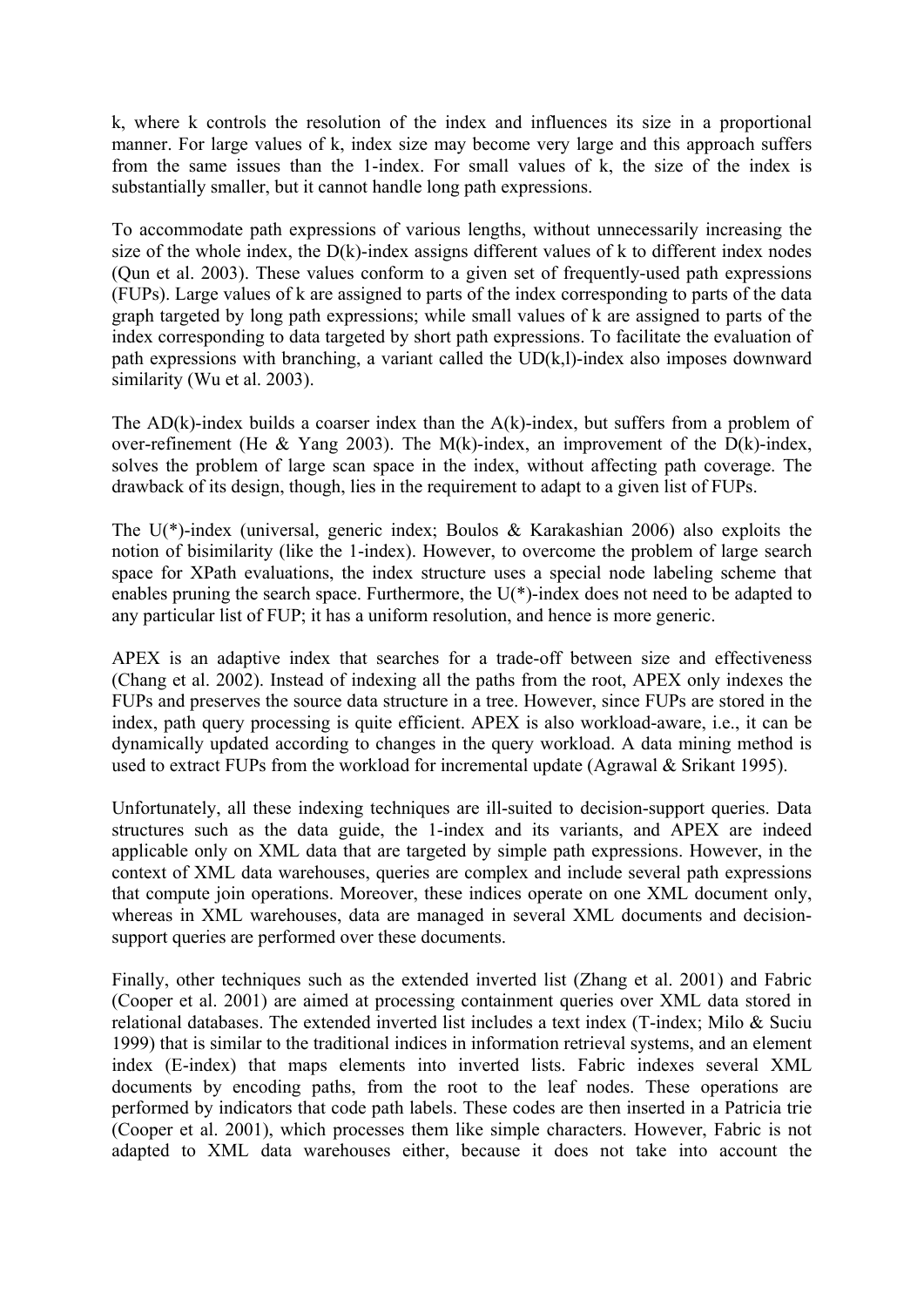relationships that exist between XML documents in a warehouse (facts and dimensions). This index is thus not beneficial to decision-support queries.

For more details about XML indexing, the interested reader may refer to a recent, complete survey (Gou & Chirkova 2007).

# **3. Study context**

#### **3.1. XML data warehouse specification**

Several studies address the issue of designing and building XML data warehouses. They propose to use XML documents to manage or represent facts and dimensions. The main objective of these approaches is to enable a native storage of the warehouse and its easy interrogation with XML query languages.

For instance, Pokornỷ (2003) models a star schema in XML by defining dimension hierarchies as sets of logically connected collections of XML data, and facts as XML data elements. Park *et al.* (2005) propose an XML multidimensional model in which each fact is described by a single XML document and dimension data are grouped into a repository of XML documents. Rusu *et al.* (2005) build facts and dimensions from XML documents generated through XQueries. Eventually, Hümmer *et al.* (2003) propose a family of templates, called XCube, to describe a multidimensional structure (dimension and fact data) for integrating several data warehouses into a virtual or federated data warehouse. All these approaches assume that the warehouse is composed of XML documents that represent both facts and dimensions. They are used when dimensions are dynamic and allow the support of end-user analytical tools.

All these studies more or less converge toward a unified XML warehouse model. They mostly differ in the way dimensions are handled and the number of XML documents that are used to store facts and dimensions. To illustrate the application of our indexing strategy, we selected in this paper the XCube specification to model a reference XML data warehouse. Since other models from the literature are quite similar, this is not a binding choice.

The advantage of XCube is its simple structure for representing facts and dimensions in a star schema. One XML document is used to represent dimensions and another one to represent facts. Hence, our reference data warehouse is composed of the following XML documents: *Schema.xml* specifies the data warehouse metadata; *Dimensions.xml* defines all the dimensions, characterized by their attributes and their values; and *Facts.xml* specifies the facts, i.e., dimension identifiers and measure descriptions and values.

The *Facts.xml* document stores facts. Its tree structure is described in Figure 1(a). The document root node, *CubeFact*, has one child, *cube*, which is itself composed of *cell* nodes defining facts: *fact* nodes (measures) and dimension references. A *fact* node has two attributes, *@id* and *@value*, which define the measure name and value, respectively. The *dimension* node has two attributes, *@id* and *@value,* which define the dimensions name and its identifier's value, respectively.

The *Dimension.xml* document stores dimensions. Its tree structure is described in Figure 1(b). The document root node, *dimensionData*, has one child, *classification*, which is itself composed of *Level* nodes. A *Level* node is composed of *node* nodes defining dimension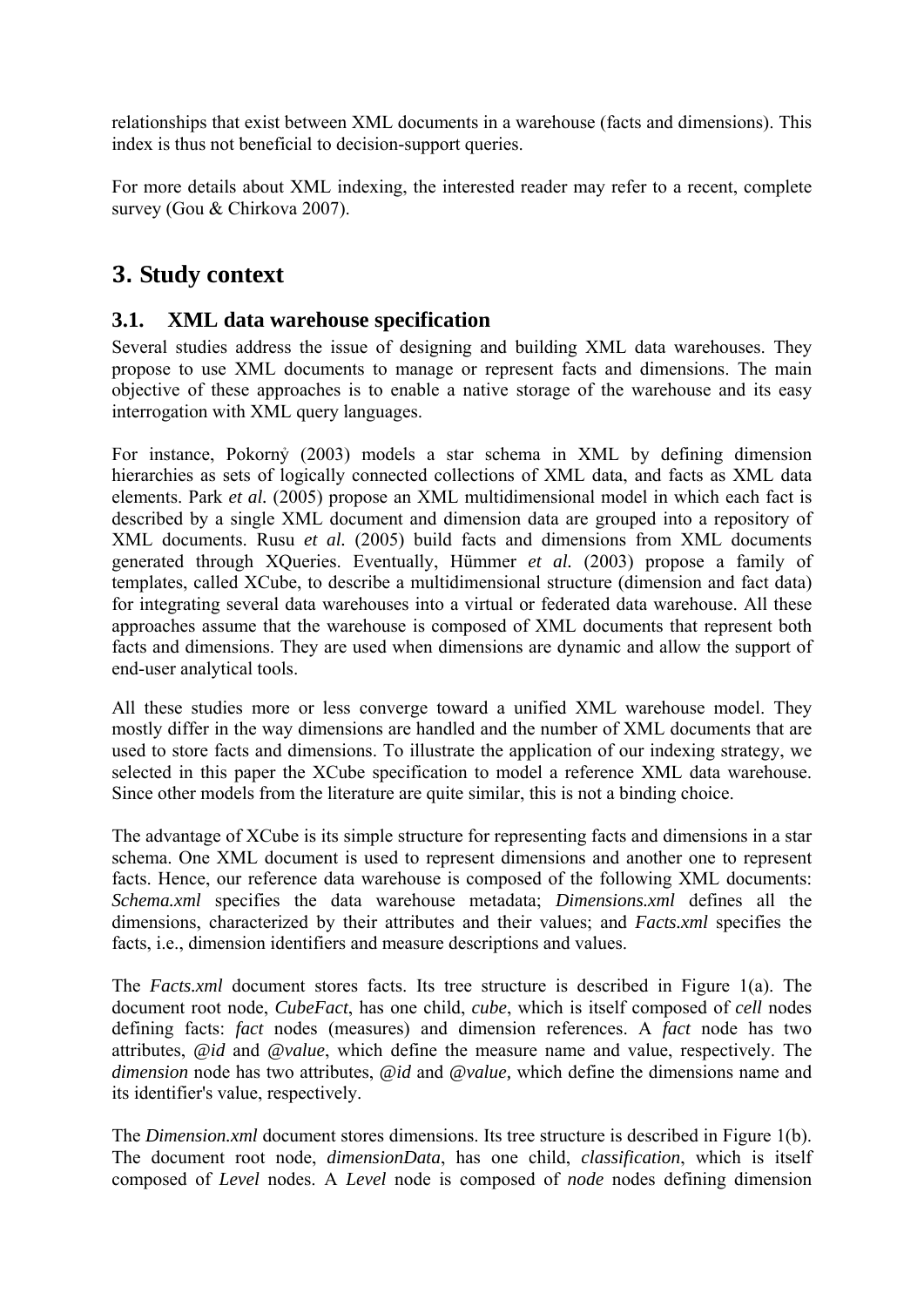instances. A *node* is composed of *attribute* nodes that define the attributes of a dimension and their values (*@name* and *@value*).





#### **3.2. XML data warehouse interrogation**

We selected the XOuery language (Boag et al. 2004) to formulate decision-support queries because, unlike simpler languages such as XPath, it allows complex queries, including join queries over multiple XML documents, to be expressed with the FLWOR syntax.

However, the XQuery language does not support the type of queries that are common in business analysis (Beyer et al., 2005). XQuery does indeed not include an explicit grouping construct comparable to the *group by* clause in SQL. Hence, several papers propose to extend XQuery to formulate decision-oriented queries (Borkar & Carey 2004; Beyer et al. 2005). In our implementation, we acknowledge this effort by adding to FLWOR expressions explicit *group by* clauses. More precisely, we added two functions: *group by (attribute list)* and *aggregation (aggregation operations, measure list)*, to the XQuery syntax. Figure 2 provides an example of decision-support query with a multiple *group by* clause that exploits these functions.

# **4. Join index structure**

Building the indices cited in Section 2 on an XML warehouse causes a loss of information in decision-support query resolution. Indeed, clustering (1-index) or merging (data guide) identical labels causes the disappearance of the relationship between fact measures and dimensions. We illustrate this problem in the following example.

The *Facts.xml* document is composed of *Cell* elements. Each cell is identified by its dimension identifiers and one or more measures. Figure 3 shows the structure of the *Facts.xml* document and its corresponding 1-index (we selected the 1-index as an example).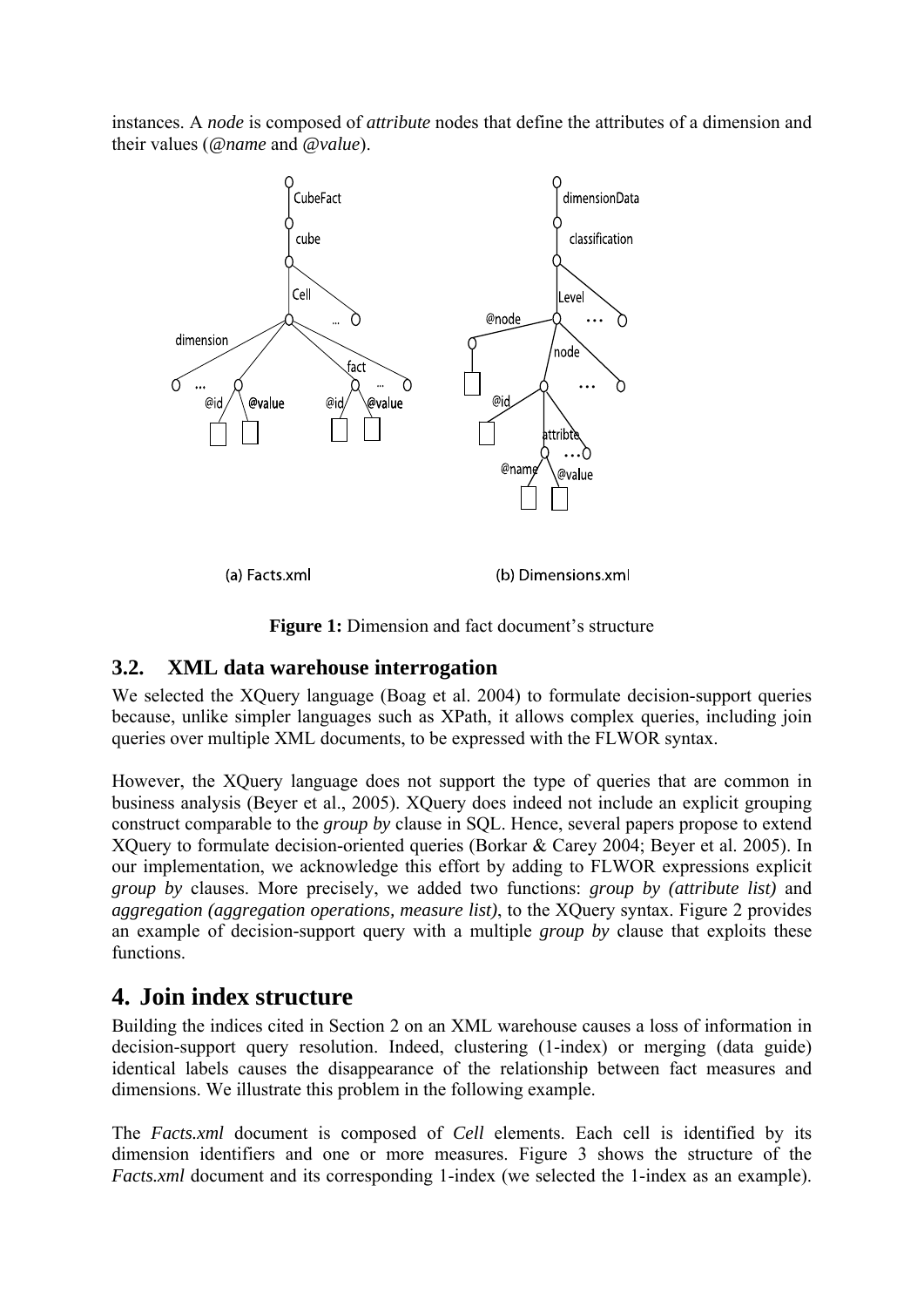The 1-index represents cells linearly, i.e., all labels for the same source are represented by one label only. Hence, recovering a cell characterized by its measures and their dimension identifiers is impossible.

**for** \$a **in**//dimensionData/classification/Level[@node='customers']/node, \$x **in** //CubeFacts/cube/Cell **let** \$q := \$b/attribute[@name='cust name']/@value **let** \$z := \$b/attribute[@name='cust zip code']/@value **where** \$a/attribute/@name='cust city' **and** \$a/attribute/@value='Lyon' **and** \$x/dimension /@id=\$a/@id **and** \$x/dimension/@id='customers' **group by**(cust name,@cust zip code) **return** name='cust name', aggregation(sum, quantity)

**Figure 2:** Sample decision-support XQuery

An index should be able to preserve the relationships between dimensions and fact measures. Thus, our index' structure is similar to that of the *Facts.xml* document, except for the attribute element.

XML indices usually summarize or reorganize the structure of the indexed XML documents into new XML documents that are then accessed instead of the original data. Our index structure is similar. It is stored in an XML document named *Index.xml*, whose structure is showed in Figure 4. Classically, graph labels starting with  $\omega$  represent attributes. The others represent elements. Each Cell element is composed of dimensions and one or more facts. A *Fact* element has two attributes, @*id* and @*value*, which respectively represent measure names and values. Each *dimension* element is composed of two attributes: @*id*, which stores the dimension name, and @*node*, which stores the value of the dimension identifier. Moreover, the *dimension* element has children *attribute* elements. These elements are used to store the names and values of the attributes from each dimension. They are obtained from the *Dimensions.xml* document. An *attribute* element is composed of two attributes, @*name* and @*value*, which respectively store the name and value of each attribute.



**Figure 3:** *Facts.xml* structure (a) and corresponding 1-index (b)

Data migration from *Dimensions.xml* and *Facts.xml* to the index structure helps store facts, dimensions and their attributes in the same cell. This feature wholly eliminates join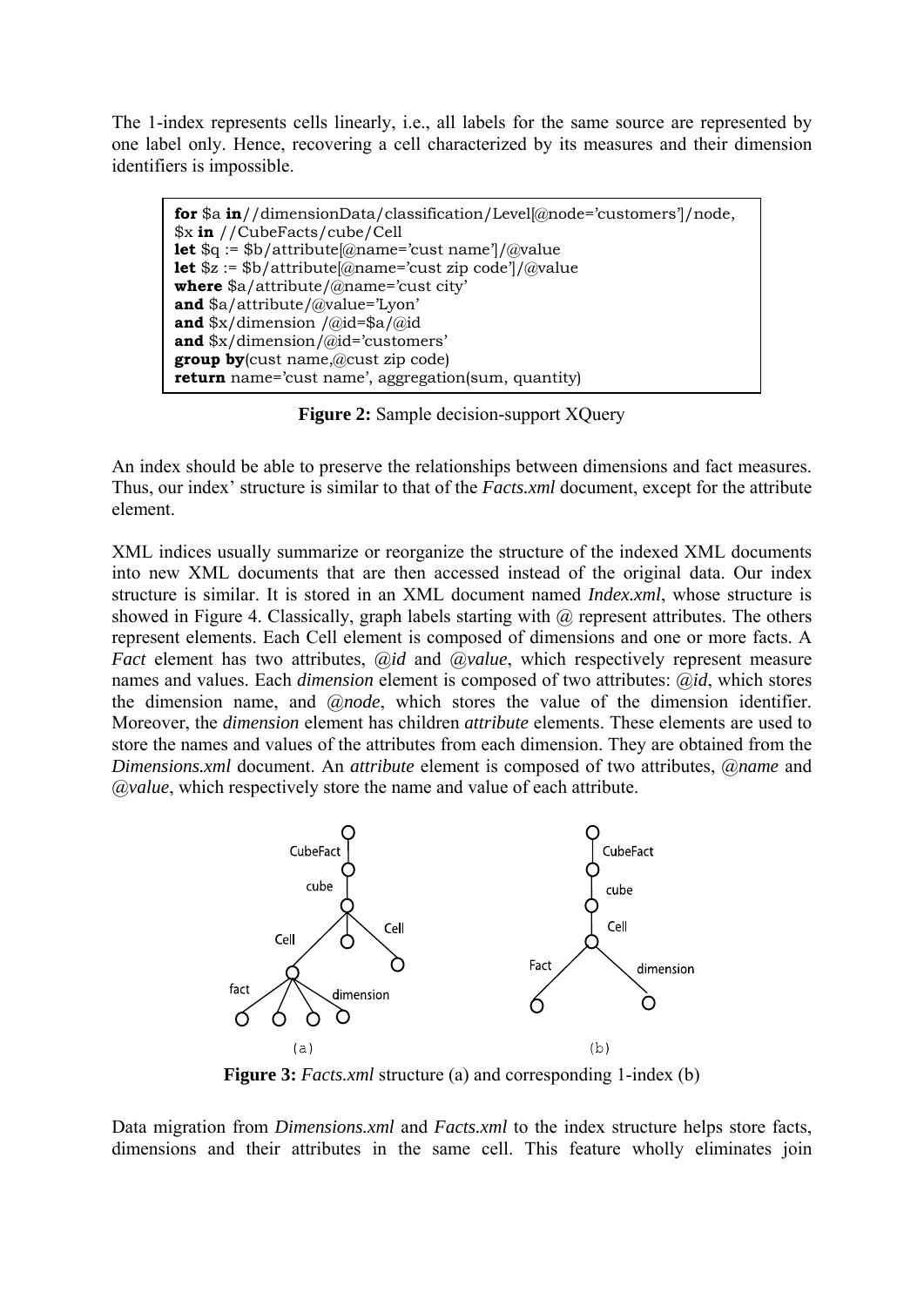operations since all the information that is necessary for a join operation is stored in the same cell.



**Figure 4:** XML join index structure

Queries need to be rewritten to exploit our index. The rewriting process consists in preserving selection expressions and aggregation operations. We illustrate query execution by an example in Figure 5. More details are provided in Section 5.

#### **5. Theoretical study**

Queries defined over an XML warehouse modeled according to the XCube specification perform several join operations between facts stored in *Facts.xml* and dimensions from *Dimensions.xml*. Thus, they must satisfy the following constraints.

> document(*Facts.xml*)/CubeFact/cube/Cell/dimension[@id = document(*Dimensions.xml*)/classification/Level/@id] and document(*Facts.xml*)/CubeFact/cube/Cell/dimension/[@value = document(*Dimension.xml*)/classification/Level/node/@id]

The first equality checks whether the dimension composing a cell (fact) is indeed the dimension expressed in the query. The second equality checks whether the node of a dimension (equivalent to a primary key) corresponds (can be joined) to the node, from the same dimension, defined in a cell (equivalent to a foreign key in the fact table).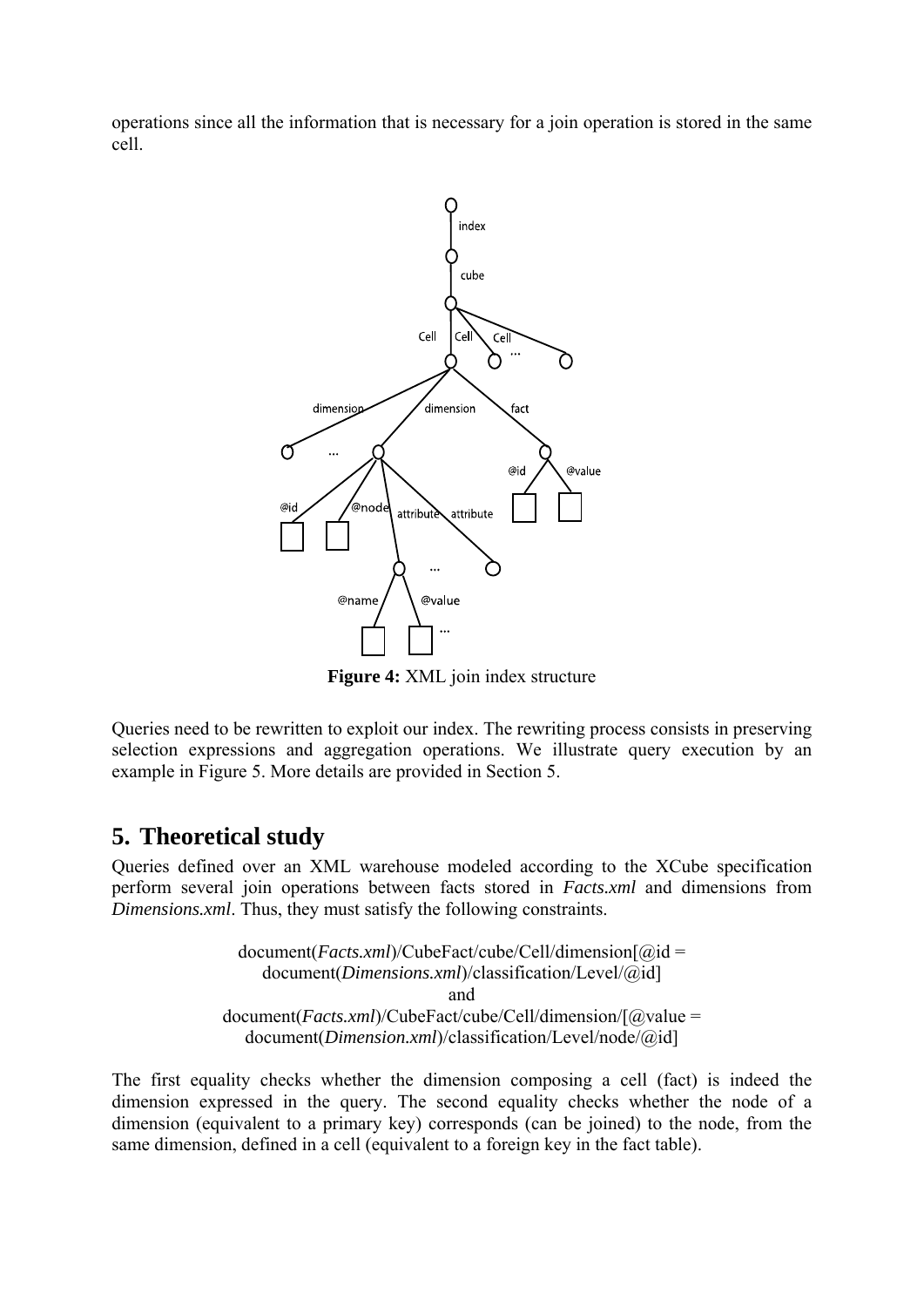

**Figure 5:** Query executions over our join index

Query execution without using our index may proceed as follows. For each dimension defined by *@node='name of dimension'*, the identifiers @*id* verifying the *Where* clause are searched for. The *Dimensions.xml* document is traversed in depth first, down to the *Level*  node. Children nodes of the *Level* node are then traversed in breadth first until @*node* is equal to the dimension name.

This traversal cost is equal to the number of *Level* nodes in the *Dimensions.xml* document, denoted |dimension|. If several dimensions are defined in the query, all *Level* nodes are traversed for each dimension. Each node's child is traversed in depth first, until a list of @*id*  attributes verifying the conditions *@name='name of the attribute'* and *@value='value of the attribute'* is found. The cost of this traversal is equal to the number of *attribute* children. Thus, dimension cost traversal is equal to  $|a_i|^* |d_i|$ , where  $|a_i|$  is the number of attributes in each dimension and  $\left| d \right|$  the number of *node* elements, i.e., the number of children in each dimension.

To carry out a join between dimensions of the *Dimensions.xml* document and facts from the *Facts.xml* document, the *@id* values found when processing dimensions are searched for in the facts. The *Facts.xml* document is then traversed in depth first, down to the *Cell* level. Cells are then traversed in breadth first until dimensions whose child @*id* equals to @*node* in *Dimensions.xml* and @*node* equals to @*id* in *Dimensions.xml* are found. The traversal cost of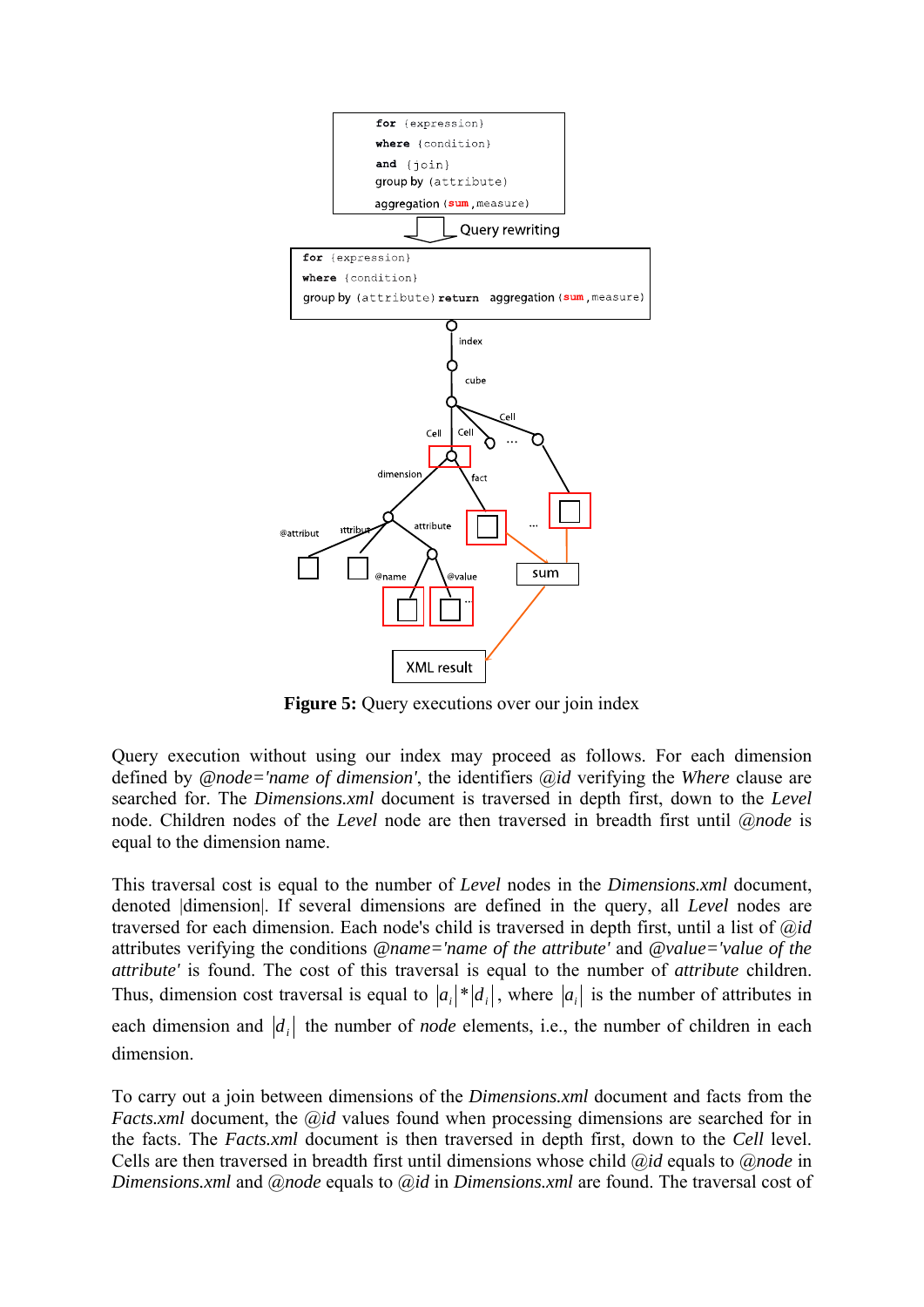the *Facts.xml* document is  $\vert cell \vert$ , where  $\vert cell \vert$  is the number of cells. Finally, query execution cost without our index is:

$$
E_{\text{nondex}} = ((|cell| * |dimension|) * (|dimension| + (|d_i| * |a_i|))).
$$

Query execution when using our index may proceed as follows. For each dimension defined by *@node='name of dimension'*, the identifiers @*id* verifying the *Where* clause are searched for. The *Index.xml* document is traversed in depth first, down to the *Cell* level. The cost of this traversal is equal to the number of cells in the *Index.xml* document. *Cell dimension*  children nodes are then traversed until the node whose @*id* value is equal to the dimension name in the query is reached. The cost of this traversal is equal to the number of *dimension*  nodes in the *Index.xml* document, i.e., the number of dimensions in the warehouse schema. This cost is denoted dimension. The children of each found node are traversed in depth first, down to the *attribute* node verifying the conditions *@name='name of the attribute'* and *@value='value of the attribute'*. The cost of this traversal is equal to the number of *attribute*  children, denoted  $|a_i|$ . Finally, query processing cost over our index structure is:

$$
E_{index} = |cell| * (|dimension| + |a_i|).
$$

Figure 6 shows the cost variation between *Enoindex* and *Eindex* with respect to the number of cells (facts) from *Facts.xml*. These facts are described by five dimensions that are stored in the *Dimensions.xml* document. Table 1 displays the characteristics of these dimensions. We use a logarithmic scale on the Y axis to better visualize cost differences. Using our index induces a performance gain factor of 14,000 on an average.



**Figure 6:** Theoretical results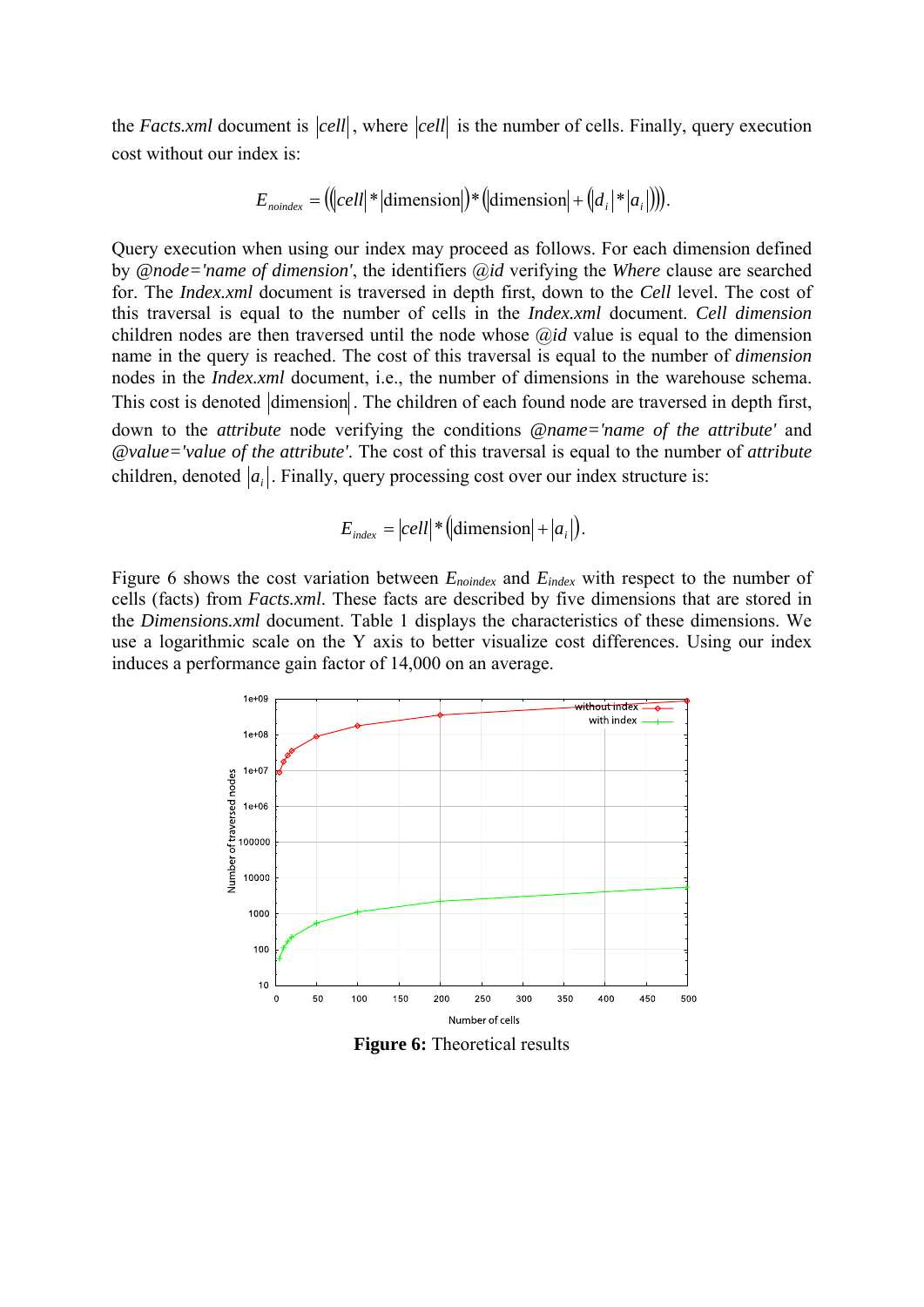| <b>Facts</b>      | <b>Number of cells</b>       |
|-------------------|------------------------------|
| Sales             | 16 260 336                   |
| <b>Dimensions</b> | <b>Number of occurrences</b> |
| Customers         | 50 000                       |
| Products          | 10 000                       |
| Times             | 1461                         |
| Promotions        | 501                          |
| Channels          | 5                            |
| <b>Documents</b>  | Size (MB)                    |
| Facts.xml         | 4.92                         |
| Dimensions.xml    | 3.77                         |
| Schema.xml        | $0.00^{\circ}$               |

**Table 1:** Test data warehouse characteristics

# **6. Experiments**

In order to validate our proposal experimentally, we generated an XML data warehouse modeled according to the XCube specification. Actual data have been transferred from an existing, sample relational data warehouse derived from an Oracle example<sup>1</sup>.

This classical test data warehouse (Table 1), modeled as a star schema, is composed of *sale* facts characterized by the *amount* (of purchased products) and *quantity* (of purchased products) measures. The facts are stored in the *Facts.xml* document. They are described by five dimensions: *channels, promotions, customers, products* and *times* that are stored in the *Dimensions.xml* document.

We implemented this data warehouse within two native XML DBMSs: eXist (Meier 2002) and X-Hive (Waldt 2005). Both these DBMSs allow the native storage of large documents and support the XQuery language. They also provide APIs (Application Programming Interfaces) for storing, querying, retrieving, transforming and publishing XML data.

We also implemented our XML data warehouse in a relational, XML-compatible DBMS: SQL Server (Rys 2004). SQL Server 2005 handles XML data through an XML type field. It integrates XQuery queries with the help of a function called query that is embedded into SQL Select clauses (Figure 7).

```
Select XML-DOC.Query('for $a in //dimensionData/classification/Level[@node='customers']/node, 
                         where $a/attribute/@name="cust city" 
                         and $a/attribute/@value="Lyon" 
                         return name="cust name"') 
From DIMENSION
```
**Figure 7:** SQL-XQuery sample query

<sup>&</sup>lt;u>.</u> <sup>1</sup> http://downloadwest.oracle.com/docs/cd/B10501 01/server.920/a96520/toc.htm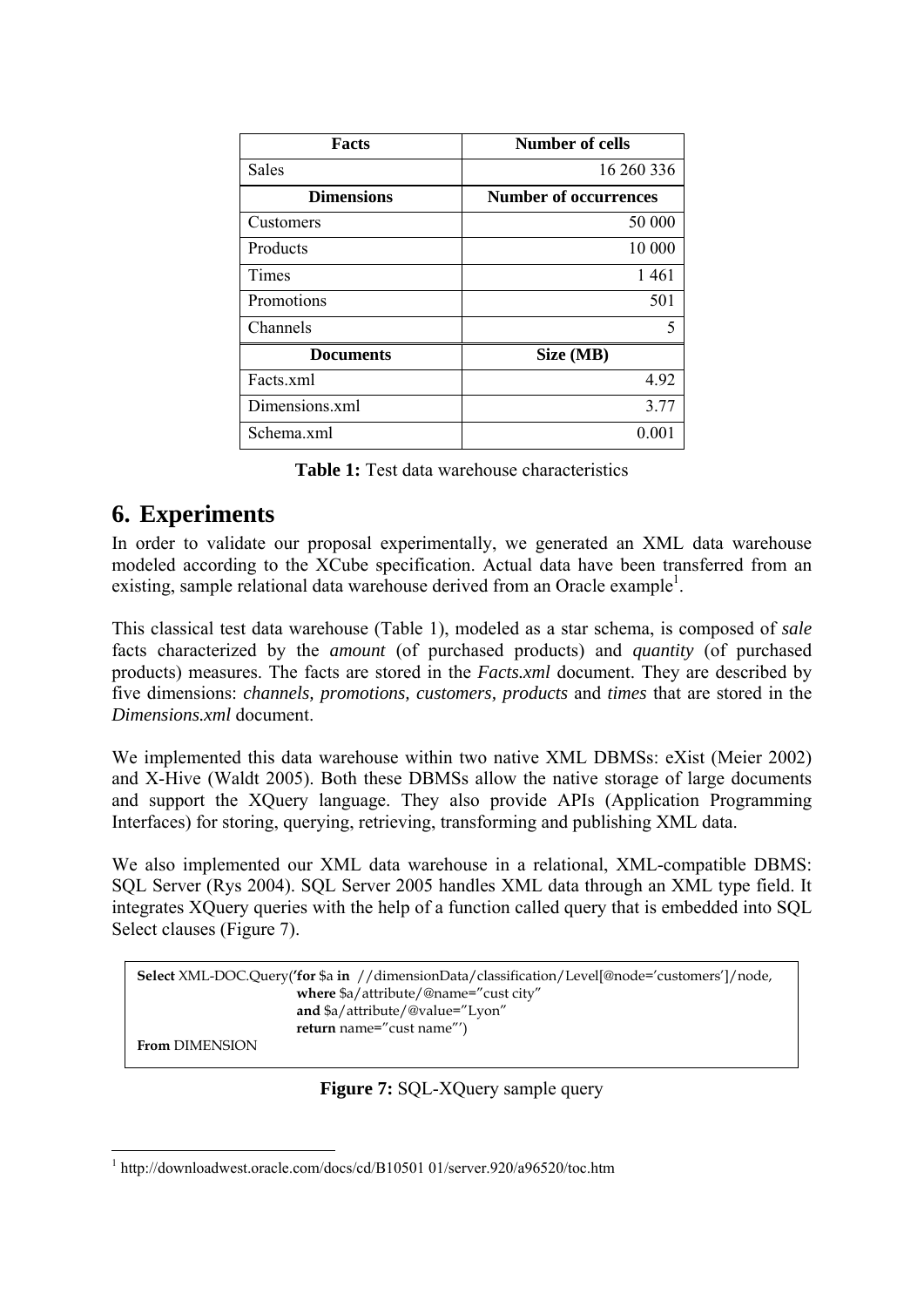Our experiments measure the execution time of the typical decision-support query from Figure 2 over our test data warehouse, with and without exploiting our join index. We also varied warehouse size. Note that, in SQL Server 2005, XML data are stored in a table field. SQL-XQuery queries must be processed for each record. This process does not allow joining XML data from different records. Hence, we only performed our experiment with our join index on SQL Server, and not with the original, multi-document warehouse. We ran our tests on a Pentium 2 GHz PC with 1 GB of main memory and an IDE hard drive. Also note that we do not consider index construction time here, since an XML index is actually a new warehouse structure that is built once and queried thereafter.

Figure 8 represents our test query execution time on the three DBMSs, with and without using our index. The X axis represents warehouse size and the Y axis the corresponding execution time. The Y axis is in logarithm scale to highlight the differences in execution costs.

Our experimental results show that using our index structure significantly improves response time. On an average, the gain factor is indeed 25,669 for eXist and 8,411 for X-Hive. Furthermore, the plots we obtain are very similar in trend to those from Figure 6, which tends to validate our theoretical study.



**Figure 8:** Experimental results

Though this is not plotted on Figure 8, we also pushed our "with/without index" tests further on the totality of the cells from the *Facts.xml* document. We achieved execution times of less than two seconds with our join index. Without index, X-Hive responded in about four minutes and eXist proved unable to answer in a reasonable time.

Finally, our experiments show that, properly indexed, native XML DBMSs can compete with, and even best relational DBMSs in terms of performance when XML documents are bulky. eXist running on our join index indeed outperforms SQL-Server by a 31.5 factor, on an average. This is because relational DBMS engines combine XQuery to SQL and must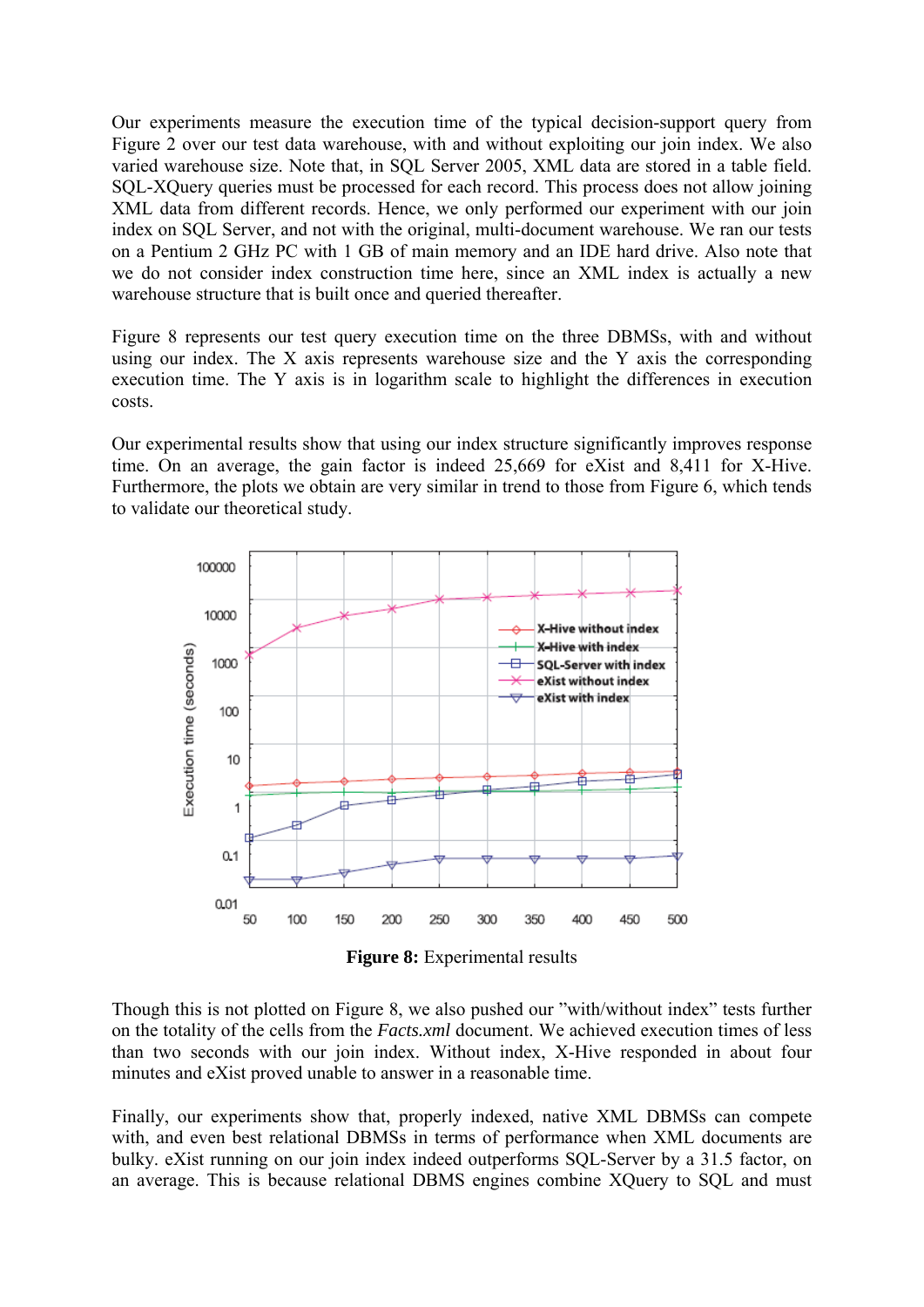convert the result from relations to XML. XML native DBMSs, on the other hand, preserve the hierarchical structure of XML data, which allows path scans to be efficiently processed by XQuery engines. Our experiments also show that eXist's query engine performs better than X-hive when using simple path expressions. We think this is because eXist implements a specific numbering scheme that helps easily evaluate parent/child node relationships (Meier 2002).

# **7. Conclusion**

In this paper, we presented a new join index that is specifically adapted to XML data warehouses. This data structure allows optimizing the access time to several XML documents by eliminating join costs, while preserving the information contained in the initial warehouse. Though we used an XCube-based reference data warehouse for illustration and validation purposes, our index structure can be built on any other XML warehouse model we are aware of.

To validate our proposal, we performed both a complexity study and experiments. We implemented our reference warehouse with two native XML DBMSs and one relational, XML-compatible DBMS. Our tests showed that using our index structure significantly improves the response time of a typical decision-support query expressed in XQuery. Furthermore, they also demonstrate that native XML DBMSs can compete with and even best relational DBMSs.

This work also opens three broad axes of research perspectives. First, our indexing strategy could be better integrated into a host native XML DBMS. This would certainly help develop an incremental strategy for the maintenance of the join index data structure. Moreover, the mechanism for rewriting queries would also be more efficient if it was part of the system.

It is also crucial to carry on adapting or developing highly efficient optimization techniques in native XML DBMSs. XML views are getting more and more efficient, but there is still room for improvement, e.g., when generating and refreshing materialized views (Mahboubi et al. 2006). Partitioning an XML warehouse could also be envisaged.

Eventually, decision-support queries bear specific needs in terms of operators. For instance, we had to extend XQuery to allow multiple *group by* clauses to implement our decisionoriented workload. Similar extensions do exist already (Beyer et al. 2005), but it could be interesting to further extend XQuery to support OLAP operators such as *cube*, *rollup* or *drilldown*.

# *References*

- Agrawal, R., Srikant, R.: Mining Sequential Patterns. In: 11<sup>th</sup> International Conference on Data Engineering (ICDE 95), Taipei, Taiwan, IEEE Computer Society (1995) 3–14
- Beyer, K.S., Chamberlin, D.D., Colby, L.S., Ozcan, F., Pirahesh, H., Xu, Y.: Extending XQuery for Analytics. In: ACM SIGMOD International Conference on Management of Data (SIGMOD 05), Baltimore, Maryland, ACM (2005) 503 - 514
- Borkar, V., Carey, M.: Extending XQuery for Grouping, Duplicate Elimination, and Outer Join. In: <XML 2004> Conference & Exhibition, Washington DC, USA (2004) 1–11
- Boulos, J., Karakashian, S.: A New Design for a Native XML Storage and Indexing Manager. In:  $10<sup>th</sup>$  International Conference on Extending Database Technology (EDBT 06),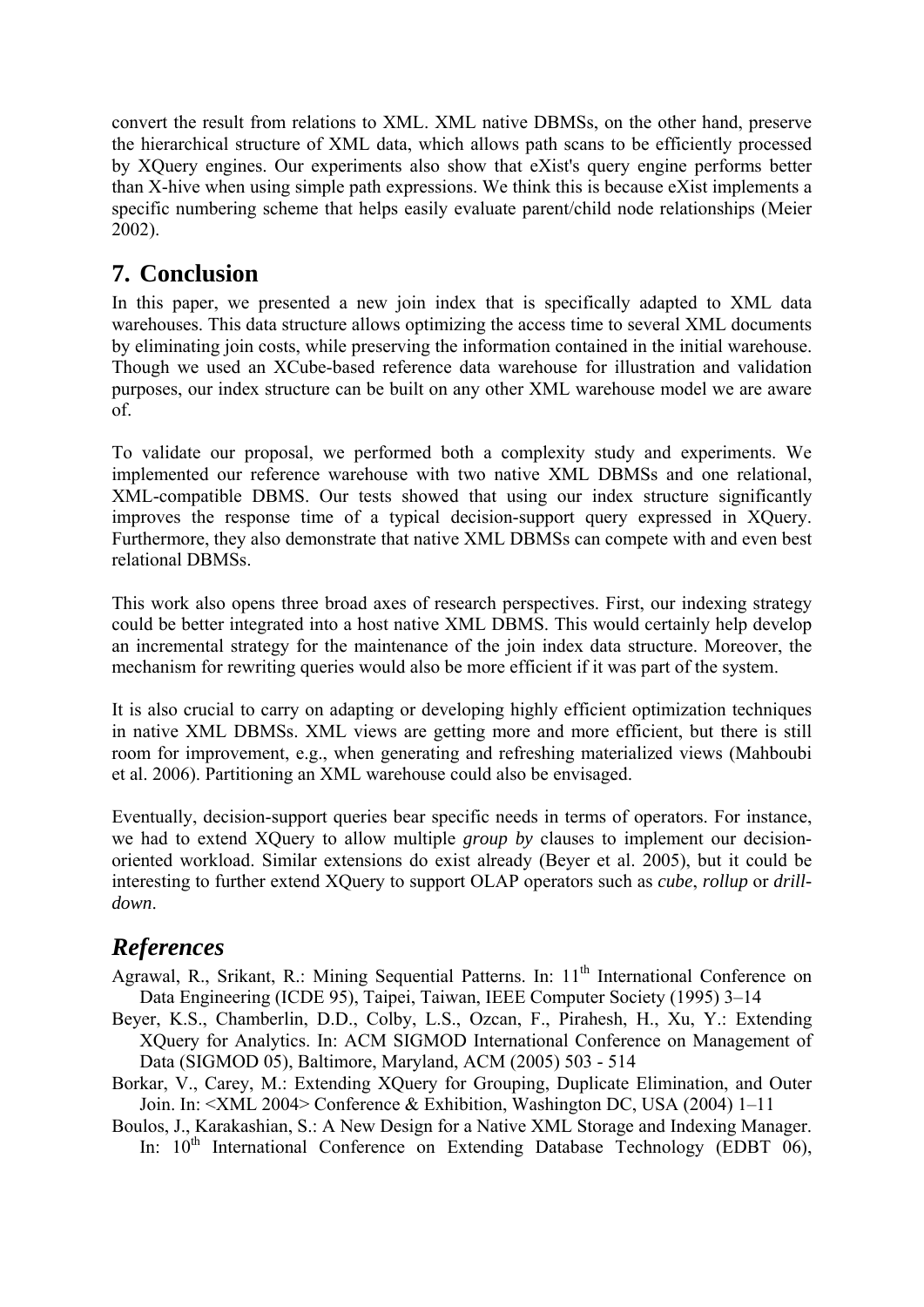Munich, Germany. Volume 3896 of Lecture Notes in Computer Science, Springer (2006) 755–772

- Boag, S., Chamberlin, D., Fernandez, M., Florescu, D., Robie, J., Siméon, J.: XQuery 1.0: An XML Query Language. W3C Working Draft, http://www.w3.org/TR/xquery/ (April 2004)
- Chung, C.W., Min, J.K., Shim, K.: APEX: an adaptive path index for XML data. In: ACM SIGMOD International Conference on Management of Data (SIGMOD 02), Madison, Wisconsin, ACM (2002) 121–132
- Cooper, B.F., Sample, N., Franklin, M.J., Hjaltason, G.R., Shadmon, M.: A Fast Index for Semistructured Data. In: 27<sup>th</sup> International Conference on Very Large Data Bases (VLDB 01), Roma, Italy, Morgan Kaufmann (2001) 341–350
- Darmont, J., Boussaïd, O., Ralaivao, J.C., and Aouiche, K.: An Architecture Framework for Complex Data Warehouses. In: 7<sup>th</sup> International Conference on Enterprise Information Systems (ICEIS 05), Miami, USA (2005) 370–373
- Darmont, J., Boussaïd, O., Bentayeb, F., Rabaseda, S., and Zellouf, Y.: Web multiform data structuring for warehousing. In: C. Djeraba, ed., Multimedia Mining: A Highway to Intelligent Multimedia Documents. Volume 22 of Multimedia Systems and Applications. Kluwer (2003) 179–194
- Goldman, R. and Widom, J.: DataGuides: Enabling Query Formulation and Optimization in Semistructured Databases. In: 23<sup>rd</sup> International Conference on Very Large Data Bases (VLDB 97), Athens, Greece, Morgan Kaufmann (1997) 436–445
- Gou, G., Chirkova, R.: Efficiently Querying Large XML Data Repositories: A Survey. IIEE Transactions on Knowledge and Data Engineering 19(10) (2007) 1381–1403
- He, H., Yang, J.: Multiresolution Indexing of XML for Frequent Queries. In:  $20<sup>th</sup>$ International Conference on Data Engineering (ICDE 04), Boston, USA, IEEE Computer Society (2004) 683–694
- Hümmer, W., Bauer, A., Harde, G.: XCube: XML for data warehouses. In: 6<sup>th</sup> International Workshop on Data Warehousing and OLAP (DOLAP 03), New Orleans, USA, ACM (2003) 33–40
- Kaushik, R., Shenoy, P., Bohannon, P., Gudes, E.: Exploiting Local Similarity for Indexing Paths in Graph-Structured Data. In: 18<sup>th</sup> International Conference on Data Engineering (ICDE 02), San Jose, USA, IEEE Computer Society (2002) 129–140
- Mahboubi, H., Aouiche, K., Darmont, J.: Materialized View Selection by Query Clustering in XML Data Warehouses. In: 4<sup>th</sup> International Multiconference on Computer Science and Information Technology (CSIT 06), Amman, Jordan: ASPU (2006) 68–77
- Meier, W.: eXist: An Open Source Native XML Database. In: Web, Web-Services, and Database Systems, NODe 2002 Web and Database-Related Workshops, Erfurt, Germany. Volume 2593 of Lecture Notes in Computer Science, Springer (2002) 169–183
- Milo, T., Suciu, D.: Index Structures for Path Expressions. In: 7<sup>th</sup> International Conference on Database Theory (ICDT 99), Jerusalem, Israel. Volume 1540 of Lecture Notes in Computer Science, Springer (1999) 277–295
- Park, B.K., Han, H., Song, I.Y.: XML-OLAP: A Multidimensional Analysis Framework for XML Warehouses. In:  $7<sup>th</sup>$  International Conference on Data Warehousing and Knowledge Discovery (DaWaK 05), Copenhagen, Denmark. Volume 3589 of Lecture Notes in Computer Science, Springer (2005) 32–42
- Pokorný, J.: XML Data Warehouse: Modelling and Querying. In: 5<sup>th</sup> International Baltic Conference (BalticDB&IS 02), Tallin, Estonia, Tallin Technical University (2002) 267– 280